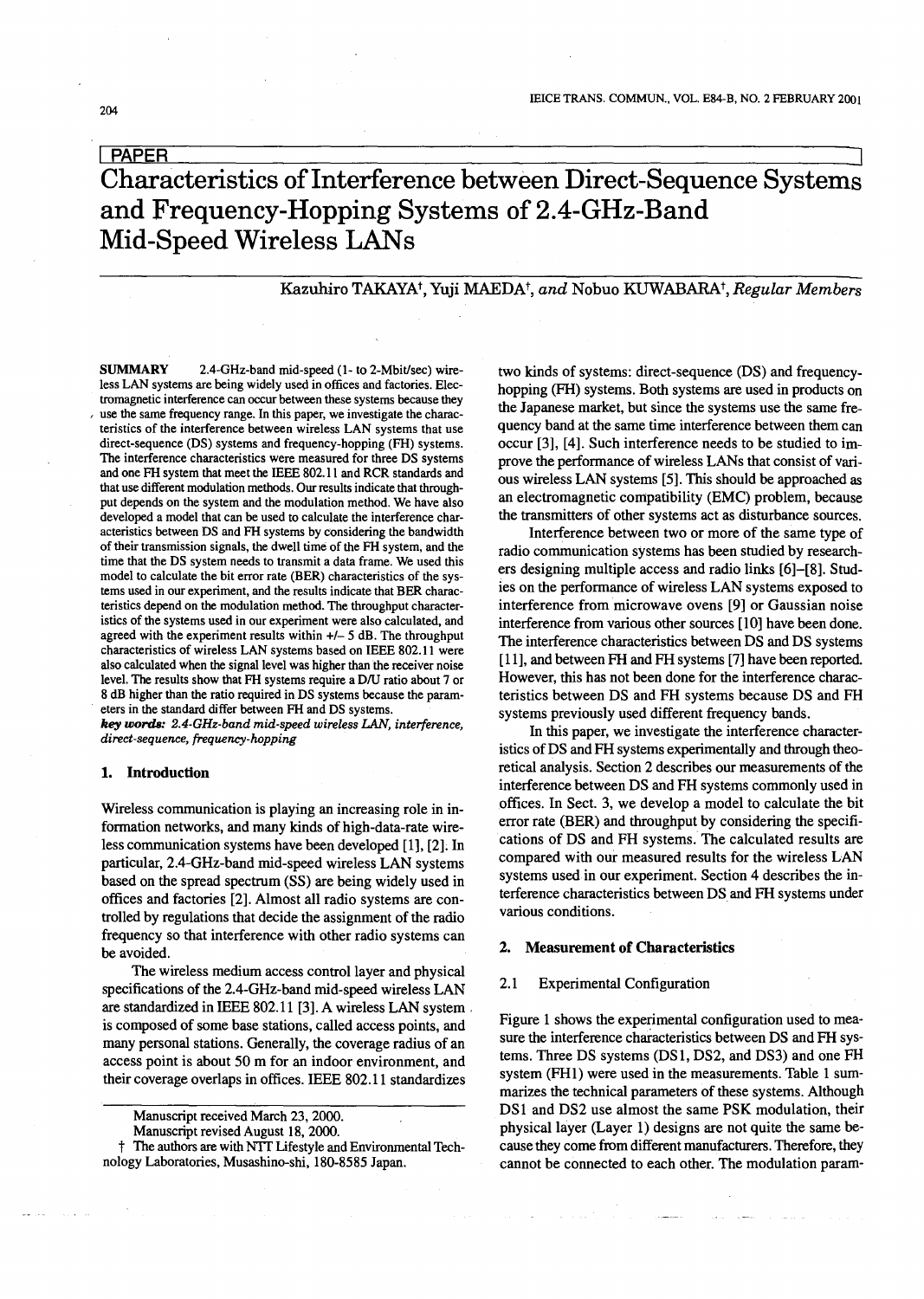eters of DS3 are different from those of DS 1 and DS2. We measured the interference characteristics of six combinations of DSI, DS2, DS3, and PHI systems. When the interference characteristics of the DS systems were measured, one of the three DS systems was the equipment under test (EUT) and FH1 system was a disturbance source. When that of the FH system was measured, FHI system was an EUT and DSI, DS2 or DS3 system was a disturbance source.

The purpose of our study was to clarify the primary factors causing interference between DS and PH systems. Interference characteristics, however, are influenced by multipath fading in an indoor environment. According to Ref. [8], radio links in a fading environment can be designed by evaluating the performance in a non-fading environment and then taking into account the degradation caused by each source of multipath fading. We therefore evaluated the interference characteristics of the wireless communication systems in a nonfading environment by measuring the signal input and output with a l-m-long coaxial cable connection.

The cable losses were about 3 dB and the insertion loss of the power splitter was about 12.5 dB. The EUT and the disturbance source were managed by the same workstation, and disturbance waves were added through a variable attenuator. This means we changed the ratio between the desired and undesired signal powers (the DIU ratio) at personal station 1. We inserted 20-dB attenuators between access point 1 and the power splitter, and between personal station 1 and the power splitter. This suppressed the effect of interference



Fig. 1 Configuration for measuring interference characteristics.

Table 1 Technical parameters of wireless LAN systems.

| Table 1                        |  |                                      | Technical parameters of wireless LAN systems.                                        |              |            |  |  |  |  |  |
|--------------------------------|--|--------------------------------------|--------------------------------------------------------------------------------------|--------------|------------|--|--|--|--|--|
|                                |  | DS1                                  | DS2<br>DS3                                                                           |              |            |  |  |  |  |  |
| Spreading                      |  | DS                                   | DS                                                                                   | DS           | FH         |  |  |  |  |  |
| Modulation                     |  | <b>DOPSK</b>                         | <b>DOPSK</b>                                                                         | <b>DBPSK</b> | 2 or 4 FSK |  |  |  |  |  |
| Operating frequency            |  | 2.471 - 2.497 GHz                    |                                                                                      |              |            |  |  |  |  |  |
| 3 dB bandwidth                 |  | 22 MHz                               | $-22$ MHz                                                                            | 26 MHz       | 24 MHz     |  |  |  |  |  |
| Spreading rate                 |  |                                      |                                                                                      | 13           |            |  |  |  |  |  |
| Hop number                     |  |                                      | 23                                                                                   |              |            |  |  |  |  |  |
| DS:<br>FH:<br>DOPSK:<br>DBPSK: |  | Direct sequence<br>Frequency hopping | Differential quadrature phase shift keying<br>Differential binary phase shift keying |              |            |  |  |  |  |  |

MFSK: M-level frequency shift keying on the communication between access point 2 and personal station 2. The power of the desired and undesired signals was measured by a power meter. A 5-Mbyte file was transmitted by file transfer protocol (FTP) from the workstation to personal computers 1 and 2, and the throughput of the EUT was measured for each of the combinations.

#### 2.2 Performance without an Undesired Signal

Wireless LAN systems are subject to thermal noise and undesired signals from various sources. Because the effects of the thermal noise and undesired signals are cumulative at the receiver input, the energy-per-bit to total-noise-power-density ratio at a receiver input  $\gamma$  is given by

$$
\gamma_R = \frac{E_b}{N_0 + U_0} \tag{1}
$$

where  $E<sub>n</sub>$  is the energy-per-bit,  $N<sub>0</sub>$  (W/Hz) represents receiver noise power density,  $U_0$  (W/Hz) represents undesired signal power density.

The performance of digital systems is generally evaluated in terms of the bit error rate (BER), which is a function of the energy-per-bit to total-noise-power-density ratio and is related to throughput. Therefore, to determine the effect of the undesired signal, we need to evaluate the performance when the undesired signal does not exist  $(U_0 = 0)$ .

The relationship between throughput and  $E_{\mu}/N_0$  ( $U_0 = 0$ ) is shown in Fig. 2. The  $E_{n}/N_0$  was normalized by the minimum  $E_{\rm s}/N_0$  required for the maximum throughput of DS1 system. This result shows that the throughput of the DS systems changed from 0 to 1 within about 3 dB. However, the throughput of FH1 system had two phases of changes when the throughput was changing from 0 to 1. The minimum  $E_{s}$  $N_0$  of FH1 system required for the throughput of 1 was 7 dB higher than that for the throughput of 0.5. The FH systems based on the IEEE 802.11 standard (the 4FSK and 2FSK systems) have two transmission modes as shown in Table 1, and the mode is changed automatically when the energy-per-bit to total-noise-power-density ratio changes. (The mode of DS systems is not changed automatically.) To enable each sys-



205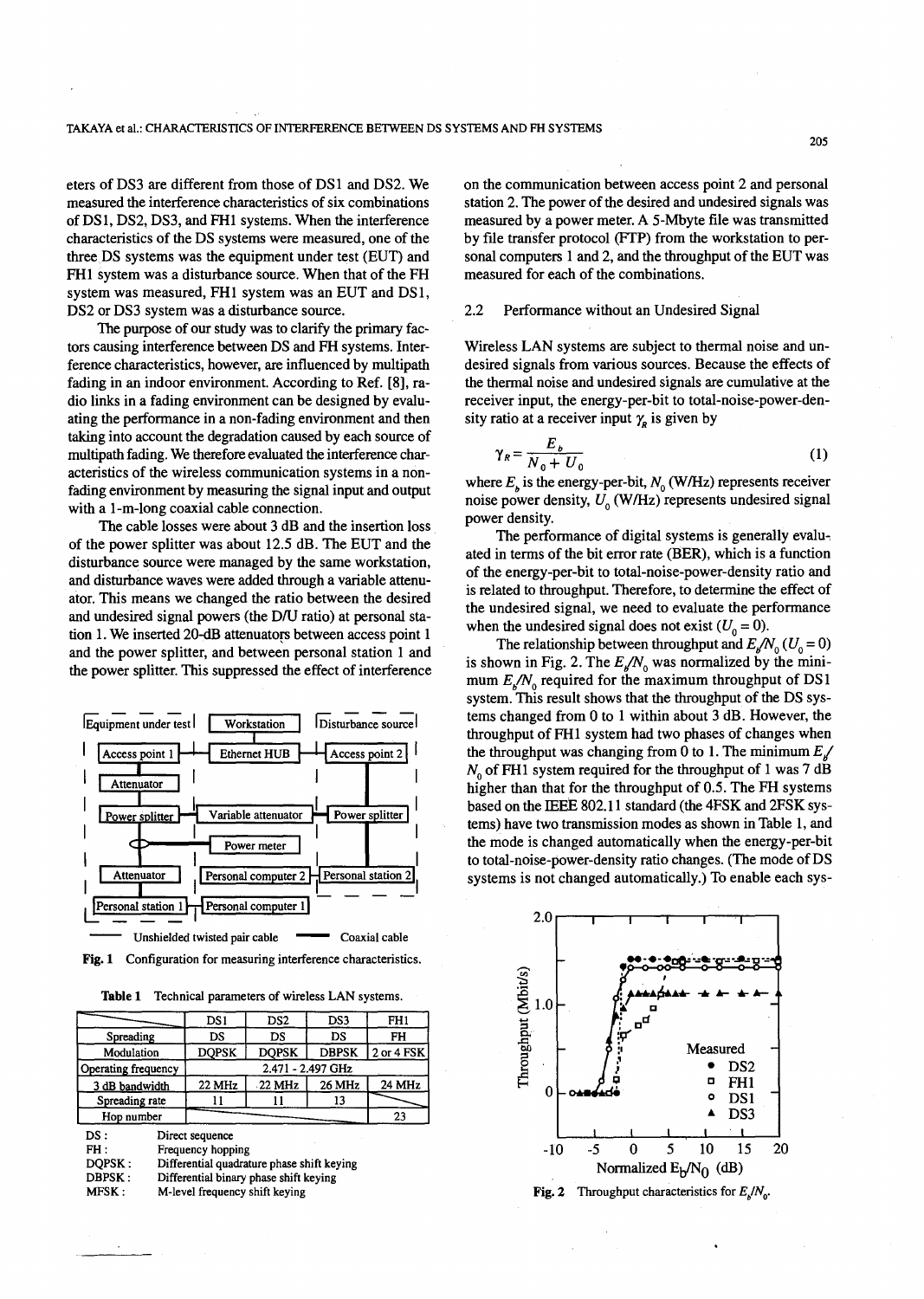

Fig.3 Measured throughput of the DS systems with an FHI disturbance source.

tem to realize maximum throughput, the 4FSK-FH system needs an energy-per-bit to total-noise-power-density ratio that is 7 dB higher than that of the 2FSK-PH system. This is due to the difference in the modulation index (0.32 for 2FSK, and 0.144 for 4FSK [3]), and the difference in the required  $E_n/N_0$  can be estimated from Eq. (17) in Sect. 3. However, the transmission rate of the 2FSK system is half that of the 4FSK system at these respective ratios.

#### 2.3 DS System

In this section, we consider the interference characteristics when the FH system is a disturbance source. For  $U_0 \gg N_0$ ,  $\gamma_R$ can be approximated as [12]

$$
\gamma_R = E_b / U_0 = (D/U) / G_p \tag{2}
$$

where  $D$  is the desired signal power (in watts),  $U$  is the undesired signal power (in watts), and  $G<sub>e</sub>$  is the process gain. To evaluate the interference characteristics of the DS systems under the FH signal interference, we measured the throughput of each system under various DIU ratios at the receiver input while applying an PHI disturbance source.

Figure 3 shows the measured results of throughput versus the D/U ratio. The FH system was the disturbance source, and the DIU ratio in the non-fading channel had to be above 10 dB to allow the transmission of the maximum throughput. The throughputs of DS1 and DS2 systems had almost the same characteristics, and the minimum D/U ratio required for the maximum throughput of DS3 system was about 3 dB smaller than that of DS1 and DS2 systems. Compared to the DS1 or DS2 system, the DS3 system had the advantages of DBPSK modulation and a higher spreading rate (Table 1), but had the disadvantages of stricter band-limiting and of a higher symbol rate (Table 2). As a result, the DS3 system had a DIU ratio that was 3 dB lower than for the DS 1 and DS2 systems.



Fig.4 Measured throughput of the PH system with a DSI, DS2 or DS3 disturbance source.

## 2.4 FH System

Using the same experimental set-up, we also measured the interference characteristics when the PH system was the EUT. Figure 4 shows the respective measured throughputs of PHI system with a DS1, DS2 or DS3 disturbance source. These results show that each of the throughputs of FH1 system had similar characteristics because the undesired signal of DS1, DS2, and DS3 systems had almost the same bandwidth. In all three cases, the PHI throughput had two phases of change as the throughput rose from 0 to 1; this was the same as for the PHI system's throughput shown in Fig. 2.

Unlike the DS systems, the PHI system could change its transmission rate in response to changes in either the D/U ratio or in the ratio of desired signal power to receiver noise power. In these cases, when the disturbance source was a DS system in a non-fading channel, the D/U ratio required for maximum PHI throughput was above about 15 dB. To change the throughput from 0% to 100%, the required  $E_{\rm A}/N_0$  should be about 10 dB (Fig. 2), and the required DIU ratio should be about 15 dB (Fig. 4). This difference in required values indicates that the noise source was mainly thermal noise in Fig. 2, but was mainly the communication signal of a DS system in Fig. 4.

## 3. Theoretical Analysis

To design a communication environment that will not suffer from interference, we should estimate the interference characteristics. In this section, we calculate the characteristics of interference between DS and FH systems. We have developed a model to calculate these interference characteristics by considering that (1) the frequency bandwidth within which the FSK modulation signal of an PH system hops is almost the same frequency bandwidth as that used by the DS signal, and (2) the dwell time of an FH system is longer than the time needed by a DS system to transmit a data frame [3]. The first means that the disturbance source can be considered white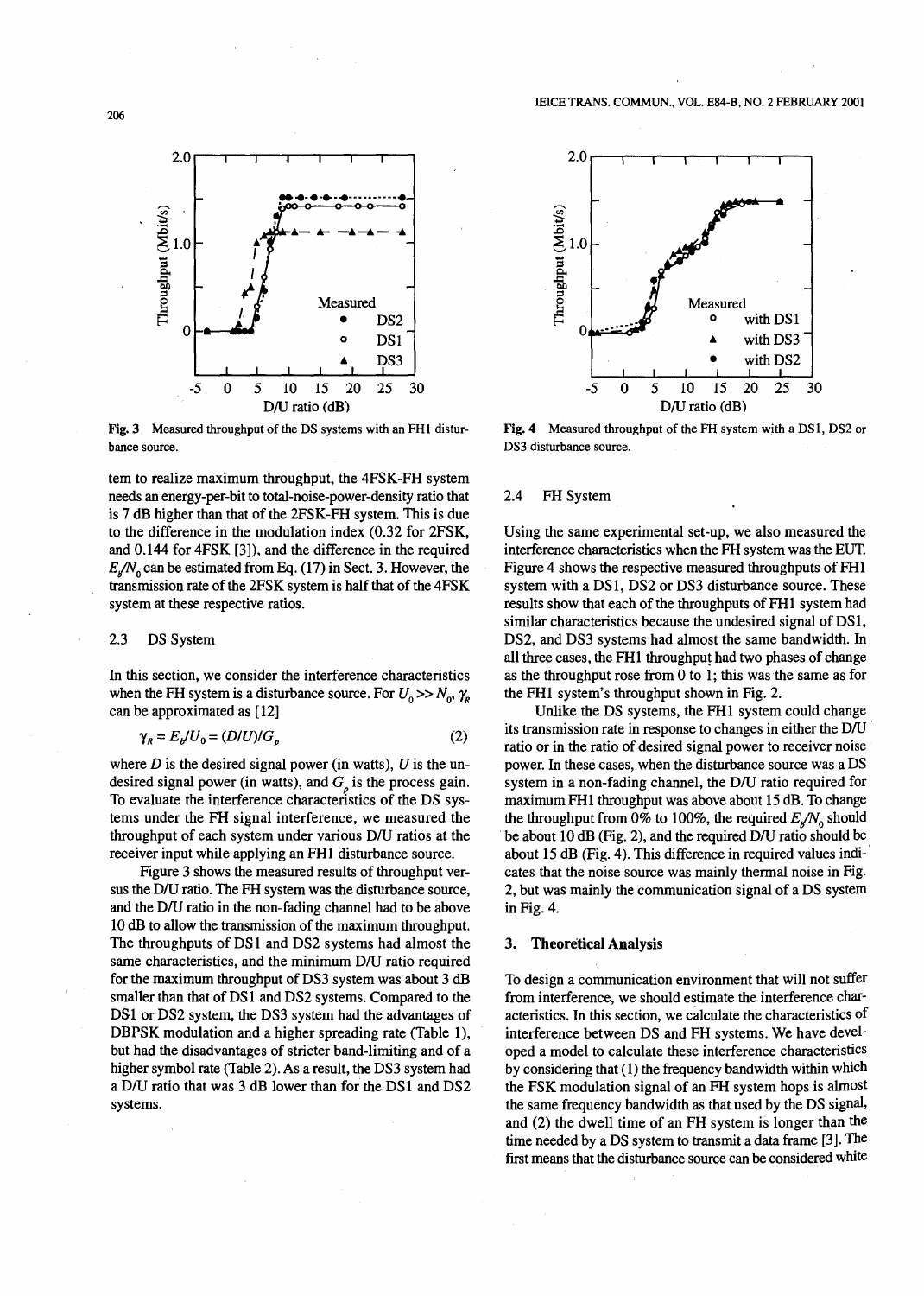Gaussian noise when the communication signal of a DS system is the disturbance source. The second means that the disturbance source can be considered white Gaussian noise limited to one slot of the FH system bandwidth when an FH system is the disturbance source. We also made the following assumptions in order to simplify the calculation:

- (1) In a non-fading environment there is a desired signal, an undesired signal, thermal noise, and no pulsed interference from any other equipment, and all individual noise sources were additive at the receiver input.
- (2) The values of the thermal noise and of the noise factor remain the same for all wireless LAN systems because the systems all use almost the same operating frequency range.
- (3) The transmission frame length  $N$  (bit) is the same value for all wireless LAN systems because wireless LAN systems can use a maximum frame length of 2048 bytes when the offered traffic is great.

#### 3.1 DS System

The model to calculate the interference characteristics of the DS system under the FH signal disturbance is shown in Fig. 5. The input information signal  $a(t)$  is modulated by a DBPSK or a DQPSK modulator. The modulated signal is spread by the spreading signal  $b(t)$  and band-limited by a band-pass filter. The transmission signal  $d_{DS}(t)$  can be expressed as

$$
d_{DS}(t) = \sqrt{2D}a(t)b(t)\cos(2\pi ft + \theta(t))
$$
\n(3)

where  $D$  is the desired signal power (in watts),  $f$  is the carrier frequency of the DS systems, and q is the carrier phase angle. Assuming a single-carrier interference signal from an FH system  $i_{FH}(t)$ , it can be expressed as

$$
i_{FH}(t) = \sqrt{2U}\sin\left(2\pi f_c t + \theta\right)
$$
\n(4)

where  $U$  is the undesired signal power (Watts) and  $f_{\rm g}$  (Hz) is the carrier frequency of the FH system.

Based on assumption 1, the transmission signal  $d_{ns}(t)$  is added to the interference signal  $i_{FH}(t)$  and the receiver noise



Fig. 5 Model used to simulate the DS systems.

 $n(t)$ , whose two-side noise spectral density is  $N<sub>n</sub>/2$ , and is fed into the band-pass filter. Then, the frequency range of the received signal is narrowed by the spreading signal  $b(t)$  and demodulated by a DBPSK or DQPSK demodulator.

The BER  $P<sub>b</sub>$  of DS1 and DS2 systems (DQPSK modulation) can be written [13] as

$$
P_b = \exp\left(\gamma_D \left(1 - \frac{1}{\sqrt{2}}\right)\right) \tag{5}
$$

and  $P_b$  of DS3 system (DBPSK modulation) is written [14] as

$$
P_b = \frac{1}{2} \exp(-\gamma_D) \tag{6}
$$

where  $\gamma$  represents the energy-per-bit to total-noise-powerdensity ratio at the demodulator input, and can be calculated from the degradation caused by band-limitting and the energy-per-bit to total-noise-power-density ratio at the receiver input  $\gamma$ <sup>*R*</sup></sub>.

In this analytical model, the energy-per-bit to total-noisepower-density ratio  $\gamma$ <sub>R</sub> at the receiver input can be expressed as Eq. (1). At the demodulator input, the energy-per-bit of the desired signal  $E<sub>b</sub>$  is expressed as

$$
E_b = DT_b \tag{7}
$$

where  $T_b$  is a bit duration (in seconds). The thermal noise power density  $N_0$  is given by

$$
N_0 = \kappa B_o \tau N_F / B_o = \kappa \tau N_F \tag{8}
$$

where  $\kappa$  is the Boltzmann constant  $1.38 \times 10^{-23}$  (J/K),  $B_a$  is the operating bandwidth of 26 (MHz), and  $\tau$  is the absolute temperature.  $\tau$  of 300 K (room temperature) is used for the calculation .  $N_F$  is the noise factor. The undesired signal is spread by the spreading signal  $b(t)$ ; therefore, the undesired signal power density  $U_0$  is given by

$$
U_0 = U/(G_{DS}B_{FH}) = UT_{c}(B_{FH}T_s)
$$
 (9)

Moreover, the energy-per-bit to total-noise-power-density ratio of the demodulator input signal  $r_{DS}(t)$  was degraded by the band-limiting of the filter and the noise factor of the receiver; therefore, the energy-per-bit to total-noise-powerdensity ratio at the input of the demodulator  $\gamma$ <sub>n</sub> can be written as

$$
\gamma_D = \frac{\gamma_R}{L_{DS}} = \frac{E_b}{L_{DS}(N_0 + U_0)} = \frac{1}{\frac{1}{\sqrt{(E_b/N_0)/L_{DS}} + \frac{1}{\sqrt{(D/U)(G_{DS}B_{FI}T_b/L_{DS})}}}
$$
(10)

where  $L_{DS}$  is the degradation of correlation output by a bandlimited filter.

We calculated the average BERs of the DS systems by substituting Eq.  $(10)$  into Eqs.  $(5)$  and  $(6)$  when the disturbance source was FHl system (Fig. 6). The calculation used the parameters shown in Table 2, and  $E_{\rm s}/N_{\rm o}$  is calculated from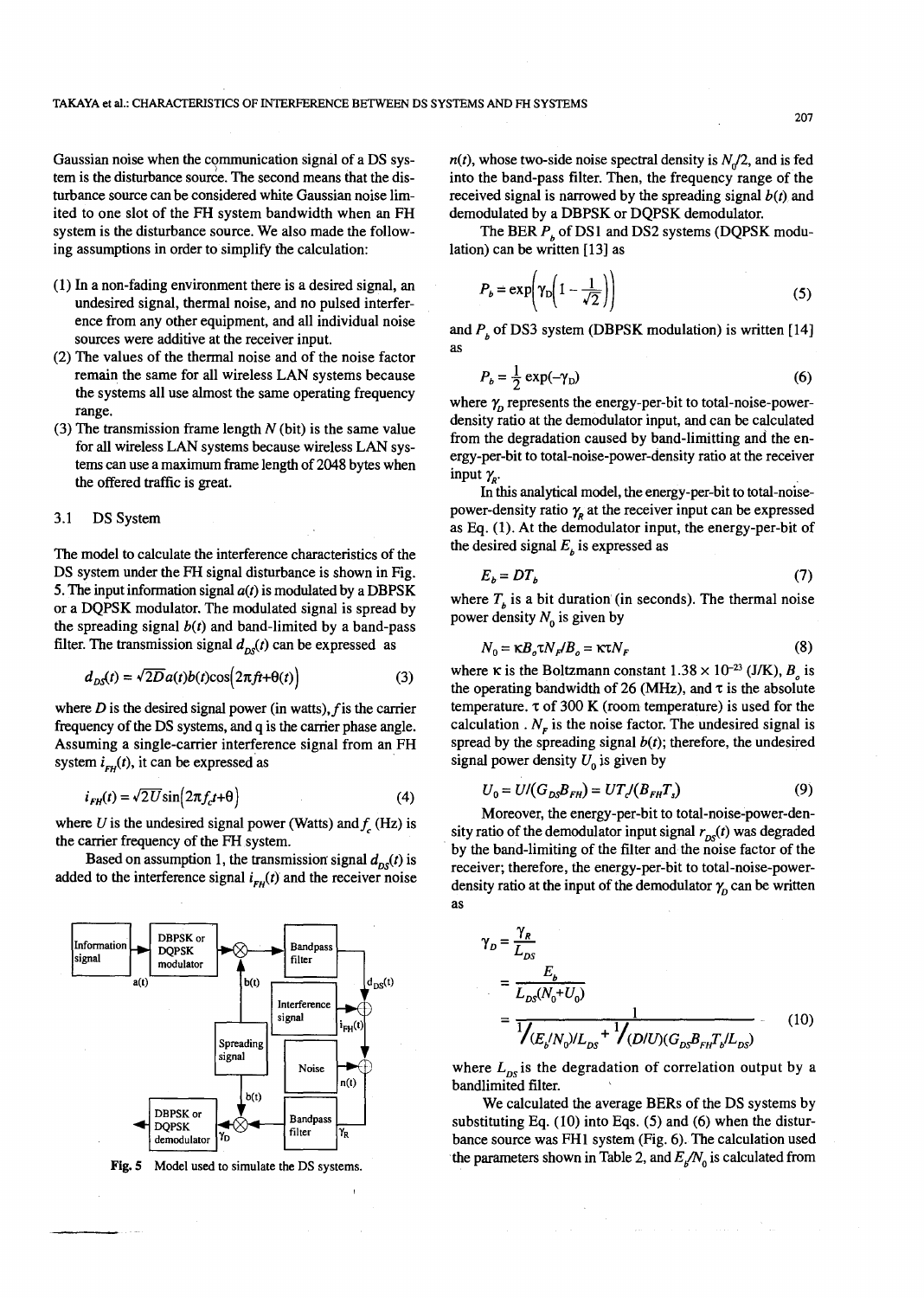Table 2 Simulation parameters.

| Equipment<br>under test | Disturbance<br>Source | D<br>(dBm) | Т <sub>b</sub><br>(ms) | $\mathbf{T_c}$<br>(ms) | $\mathbf{T_{s}}$<br>(ms) | $B_d$ | $\mathtt{B}_\mathtt{u}$<br>(MHz)(MHz)(MHz) | $\left  \int_{\Delta \times \text{H}_\text{tot}} B_{\text{DS}} \right  G_{\text{FH}}$ |    |    | O | $L_{DS}^{DS}$ | $h_M$ | v<br>(Mbit/s) |
|-------------------------|-----------------------|------------|------------------------|------------------------|--------------------------|-------|--------------------------------------------|---------------------------------------------------------------------------------------|----|----|---|---------------|-------|---------------|
| DS1                     | FH <sub>1</sub>       | $-53$      | 0.5                    | 1/11                   |                          | 22    |                                            |                                                                                       | 11 |    |   | 0.45          |       |               |
| DS <sub>2</sub>         | FH1                   | $-51$      | 0.5                    | 1/11                   |                          | 22    |                                            |                                                                                       | 11 |    |   | 0.45          |       | $\mathbf{2}$  |
| DS3                     | FH1                   | -49        | 0.5                    | 1/26                   | 0.5                      | 26    |                                            |                                                                                       | 13 |    |   | 1.1           |       |               |
| FH1                     | DS 1                  | $-50$      | 0.5                    |                        |                          |       | 24                                         |                                                                                       |    |    |   |               | 0.32  |               |
| FH1                     | DS <sub>2</sub>       | $-50$      | <b>OF</b>              |                        |                          | 24    | $22 -$                                     |                                                                                       |    | 23 |   |               | or    | $1$ or $2$    |
| FH1                     | DS3                   | $-50$      |                        |                        |                          |       | 22                                         |                                                                                       |    |    |   |               | 10.14 |               |
|                         |                       |            |                        |                        |                          |       |                                            |                                                                                       |    |    |   |               |       |               |



Fig.6 Calculated bit error rates of the DS systems with an FHl disturbance source.

Eqs. (7) and (8).  $L_{DS}$  is 0.45 dB for DS1 and DS2 systems, and 1.1 dB for DS3 system [15]. An  $N<sub>F</sub>$  of 12 dB is used as the systems had almost the same characteristics, because they had similar modulation parameters. These BERs had a degradation of about 3 dB compared to the BER of DS3 system.

#### 3.2 FH System

We also calculated the interference characteristics of the FH system when DS I, DS2, and DS3 system was the disturbance source. Figure 7 shows the model to calculate the interference characteristics of the FH system. This model assumes that the interference signal always disturbs the FHI signal because it is the broadband signal of DS systems.

The input information signal  $a(t)$  is modulated by an MFSK modulator. The center frequency of the modulated signal is changed by the hopping code signal  $c(t)$  and the signal is band-limited by a band-pass filter. The transmission signal  $d_{FH}$ (t) can be expressed as

$$
d_{FH}(t) = \sqrt{2D}\cos\left(2\pi\left(f_c + \frac{-h_M((M-1)-2i)}{4T_s}\right)t\right)
$$
  
=  $\sqrt{2D}\cos\left(2\pi\left(f_c + \left(-\frac{M-1}{2} + i\right)\Delta f\right)t\right)$ .  
(*i* = 0, 1, ..., *M*-1) (11)



Fig. 7 Model used to simulate the FH system.

where *M* means the M-ary signal transmission; when the FH1 system's transmission rate is 1 or 2 Mbit/s, *M* is 2 or 4, respectively. Also,  $D$  is the desired signal power (in watts),  $T<sub>s</sub>$ is the symbol duration (which is related to the bit duration  $T<sub>b</sub>$ by  $T<sub>k</sub> = T<sub>k</sub>/log<sub>2</sub>(M)$ ,  $h<sub>M</sub>$  is the modulation index,  $\Delta f$  is the carrier deviation, and  $h_M = 2\Delta f T_s$ . Here,  $h_M$  is 0.32 for  $M = 2$  and 0.144 for  $M = 4$  [3].

Based on assumption 1, the transmission signal  $d_{FH}(t)$  is added to the interference signal  $i_{FH}(t)$  and the receiver noise  $n(t)$  (which has a two-side spectral density of  $N<sub>n</sub>/2$ ), and the total received signal is fed into the band-pass filter. The center frequency of the received signal is then changed by the hopping code signal  $c(t)$  and demodulated by an MFSK demodulator.

The FH1 system will then automatically enter a transmitting mode of either 2FSK-FH or 4FSK-FH depending on the energy-per-bit to total-noise-power-density ratio. The BER  $P_{Mb}$  of FH1 of 2FSK-FH ( $M = 2$ ) and 4FSK-FH ( $M = 4$ ) can be written [14] as follows:

$$
P_{Mb} = \frac{M}{2(M-1)} \sum_{i=1}^{M-1} (-1)^{i-1} {}_{M-1}C_i \frac{1}{i+1} \exp\left(\frac{-i}{i+1}K\gamma_{MD}\right)
$$
 (12)

where the relationship between  $K$  and  $M$  is written as [14]

$$
K = \log_2(M) \tag{13}
$$

At the receiver input, the energy-per-bit to total-noisepower-density ratio  $\gamma_{MR}$  is representing in Eq. (1). At the demodulator input, the energy-per-bit of the desired signal  $E<sub>b</sub>$  is given by

$$
E_b = DT/K = DT\log_2(M) \tag{14}
$$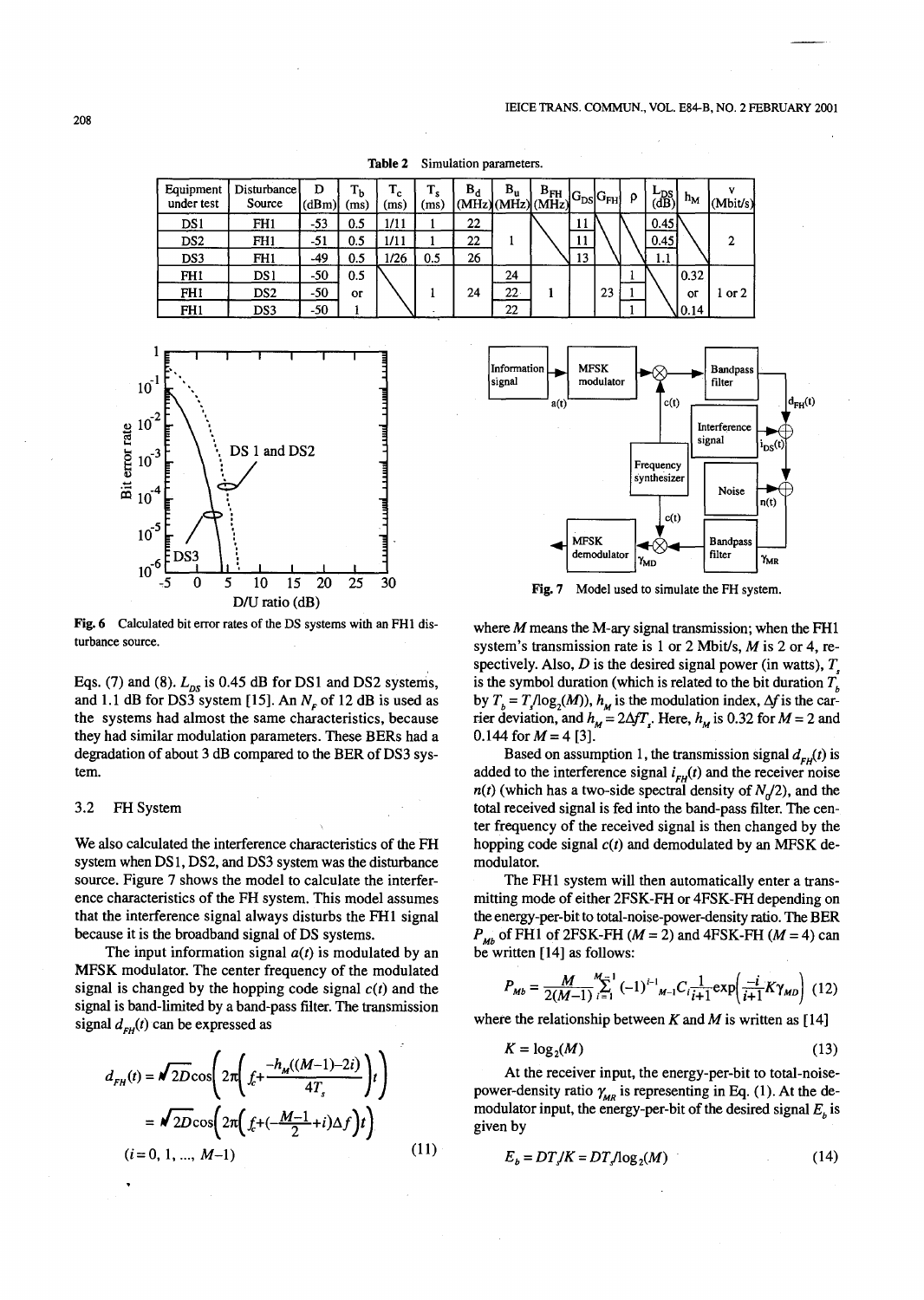The noise-power-density  $N_0$  is written as

$$
N_0 = \kappa B_{FH} \tau N_F / B_{FH} = \kappa \tau N_F \qquad (15)
$$

where  $B_{FH}$  is the bandwidth of an instantaneous channel of the FH signal.

Since the disturbance signal of DS systems has almost the same bandwidth as the operating frequency range of an FH system, this disturbance signal is regarded as additive white Gaussian noise (AWGN) [12]. When the 3-dB bandwidth  $B<sub>z</sub>$  of the undesired signal differs, as shown in Table 2, the fraction of the bandwidth being disturbed  $p = B / B$ , (0 <  $p < 1$ ) represents the ratio of the 3-dB bandwidth of the DS disturbance signal  $B<sub>u</sub>$  to the 3-dB bandwidth of the FH system  $B_{1}[12]$ .

When the total hopping bandwidth and the instantaneous bandwidth are respectively denoted by  $B<sub>r</sub>$  and  $B<sub>ext</sub>$ , the process gain of FH systems  $G_{FH}$  is almost equal to  $B_d/B_{FH}$  and is equal to the hop number [14], [15]. The effective power of the disturbance signal for the instantaneous bandwidth is thus  $1/G_{\mu\nu}$  of the total undesired signal power. Therefore, considering the fraction of the bandwidth being disturbed  $\rho$  and the process gain  $G_{\mu\nu}$ , the power density  $U_0$  of the undesired signal  $i_{ns}(t)$  is expressed [12] as

$$
U_0 = U/(\rho B_u) = U/(G_{FH}\rho B_{FH})
$$
 (16)

where  $U$  is the undesired signal power (in watts), and the product of  $G_{FH}$  and  $B_{FH}$  is approximately equal to  $B_{\mu}$ .

In FH systems, when the modulation index  $h_{\mu}$  is below 1, the energy-per-bit to total-noise-power-density ratio is degraded by band-limiting. The degradation of the energy-perbit to total-noise-power-density ratio  $L_{FH}$  is therefore dependent on the modulation index  $h_M$  and is given [16] by

$$
L_{FH} = \frac{1}{3h_M^2(h_M + 1)}\tag{17}
$$

The energy-per-bit to total-noise-power-density ratio at the demodulator input  $\gamma_{MD}$  is obtained from Eqs. (1), (14), (15), (16), and (17),

$$
\gamma_{MD} = \frac{\gamma_{MR}}{L_{FH}} = \frac{E_b}{L_{FH}(N_0 + U_0)} = \frac{1}{\sqrt{(E_b/N_0)/L_{FH} + \sqrt{(D/U)\rho G_{FH}B_{FH}T/(KL_{FH})}}}
$$
(18)

From Eq. (18), the energy-per-bit to total-noise-powerdensity ratio for the FH system of 2FSK-FH  $\gamma_{2D}$  and 4FSK-FH  $\gamma_{40}$  can be calculated. We can derive the BER of 2FSK-FH and 4FSK-FH by substituting Eq. (18) into Eq. (12). Moreover, when the partial band of the total hopping band is disturbed, the average BER is written [14] as

$$
P_M = (1 - \rho) P_{Mb}(\varepsilon_b / N_0) + \rho P_{Mb}(\gamma_{MD})
$$
\n(19)

average BERs of FH1 system with a DS1, DS2, or DS3 disturbance source (Fig. 8). These BERs had almost the same characteristics, because the disturbance signals had similar bandwidths, but the 4FSK-FH system was more easily affected by the disturbance signal than was the 2FSK-FH system.

## 3.3 Throughput

Many wireless LAN systems use an error correction function called Go-Back N [17]. With this form of error control, an error in anyone of a group of transmitted frames causes retransmission of the group's frames starting with the frame containing the error. The throughput  $\eta$  (bit/s) is expressed by the average effective transmission time  $T<sub>s</sub>$  (s) and the length N (bit) of the transmission frame as

$$
\eta = N/T_e \tag{20}
$$

and  $T<sub>z</sub>$  is written as [18]

$$
T_e = \sum_{i=1}^{\infty} \{i \, N/\nu + (i-1) \, T_i\} P_f^{i-1} \, (1 - P_f)^i
$$
\n
$$
= (N + T_r \, \nu \, P_f) / \{ \nu \, (1 - P_f) \}
$$
\n
$$
(21)
$$

where  $\nu$  (bit/s) is the transmission rate, and  $T<sub>z</sub>$  (s) is the measured average period from the time the error occurred to the time transmission of the correct frame started. In this paper,  $T<sub>i</sub>$  is 15 ms for all wireless LAN systems because all the measured T results were almost the same value. The frame error rate  $P<sub>f</sub>$  is expressed [18] by the BER  $P<sub>b</sub>$  as

$$
P_f = 1 - (1 - P_b)^N
$$
 (22)

Substituting Eqs. (5) and (6) into Eq. (21) yields the frame error rate of these DS systems, so we can calculate their throughput using Eqs. (20), (21), and (22). We can also calculate the throughput of 2FSK-FH  $\eta_{2FSk}$  (bit/s) and 4FSK-FH  $\eta_{\text{4FSK}}$  (bit/s) by substituting Eq. (19) into Eq. (22) and using Eqs. (20), (21), and (22). Here, we assume the trans-



Substituting Eq. (12) into Eq. (19), we can calculate the Fig. 8 Calculated bit error rates of the FH system with a DS1, DS2 or DS3 disturbance source.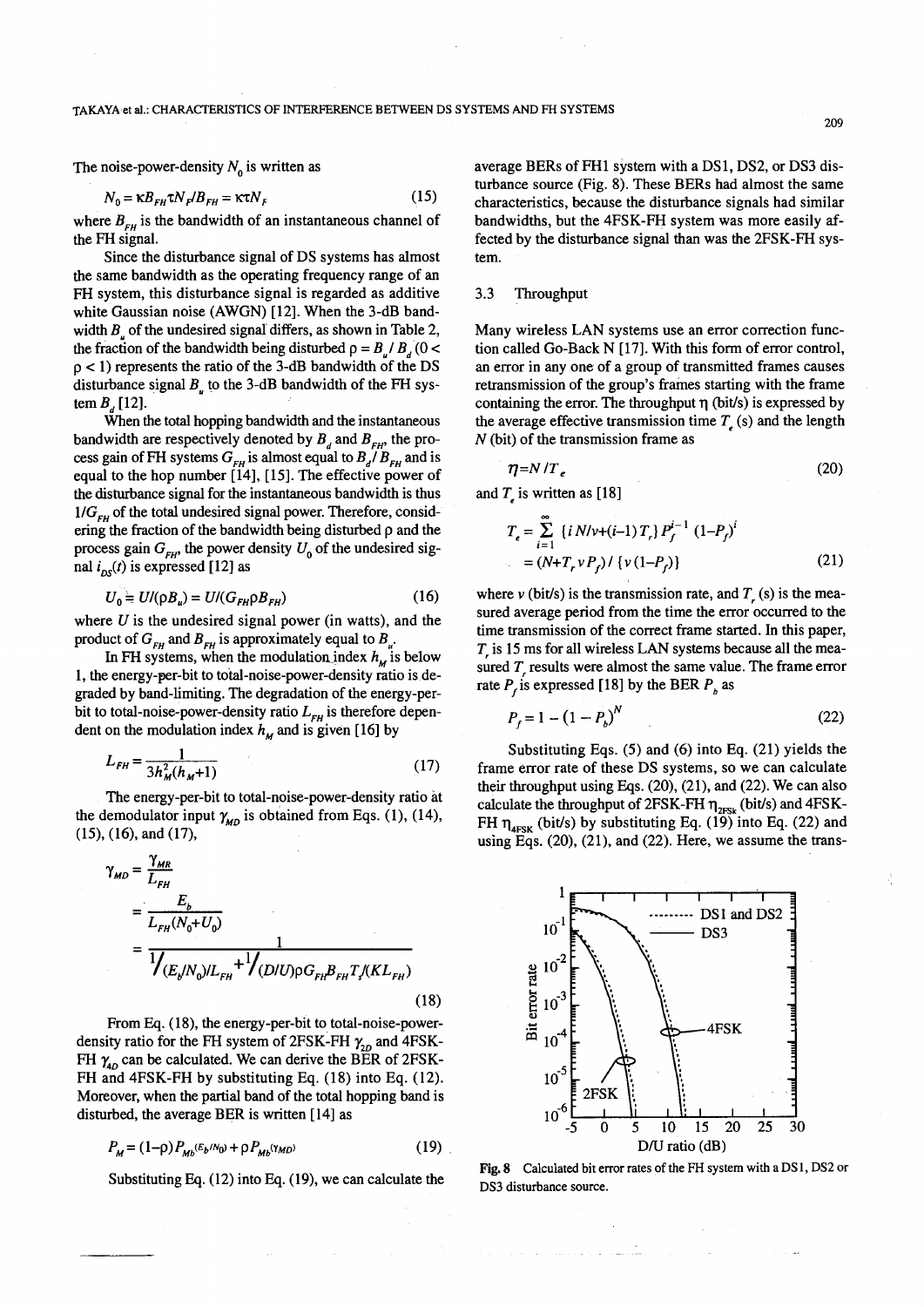

Fig. 9 Measured and calculated throughput of the OS systems with an FHI disturbance source.

mission frame length  $N$  is a constant value of 2048 bytes (assumption 3), and do not consider carrier sense multiple access (CSMA) because we evaluate systems operated by pearto-pear communication.

The FHl system clearly changes its transmission rate depending on the energy-per-bit to total-noise-power-density ratio. However, an algorithm to describe how the transmission rate is changed has not been formulated. So we assumed that the average throughput of FH1 system  $\eta_{\text{FH}}$  (bit/s) could be written by using  $\eta_{2FSK}$  and  $\eta_{4FSK}$  as

$$
\eta_{FH} = \begin{cases} \eta_{2FSK} & (\eta_{4FSK} = 0) \\ \frac{1}{2} (\eta_{2FSK} + \eta_{4FSK}) & (0 < \eta_{4FSK} < 1) \\ \eta_{4FSK} & (\eta_{4FSK} = 1) \end{cases}
$$
 (23)

Figure 9 shows the measured and calculated results of throughput versus D/U ratio when the EUT was DS1, DS2, and DS3 systems; the throughput was normalized by the maximum value of each system. Although the throughputs of DS 1 and DS2 systems also had almost the same characteristics, the minimum DIU ratio required for the maximum throughput of DS3 system was about 3 dB smaller than that of DS 1 and DS2 systems. The calculated results agreed well with the measured results, differing by only about 3 dB. Therefore, our calculation method can be used to predict the communication performance of DS systems when an FH system is the disturbance source.

Figure 10 shows the measured and calculated throughputs versus DIU ratio when the FHl system was the EUT. The difference between the calculated and measured results was about  $\pm$  5 dB. This difference might have arisen because Eq. (23) is only an approximate representation, because we did not consider the effect of retransmission-error control (i.e., the transmission control protocol (TCP) congestion avoidance algorithm [20]), and/or because the DS interference signal cannot be entirely regarded as additive white Gaussian noise. Hence, we must investigate the effect of this algorithm in our future work. However, our calculation results for both



Fig. 10 Measured and calculated throughput of the FH system with a DS1, DS2, or DS3 disturbance source.

DS and FH systems agreed with the measured results within a deviation of  $\pm$  5 dB.

## 4. Performance of DS and FH Systems Based on IEEE 802.11

Our investigation has, up to now, been based on the specifications of fojur products and on the measurement system illustrated in Fig. 1. In actual practice, the received power of the desired signal and  $E_s/N_0$  varies. However, it is difficult to compare the performance of DS and FH systems for a targeted  $E_{n}/N_0$  with this measurement system. Thus, it is difficult to change the desired signal power without risking the possibility that the desired signal will disturb the undesired signal. We therefore calculated the interference characteristics based on the IEEE 801.11 standard [3] for large and small  $E_p/N_0$  using the calculation parameters shown in Table 3.

As an example, we calculated the interference characteristics between a DS system and an FH system when  $E_{\rm g}/N_{\rm o}$ = 20 dB  $(E_b > N_0)$  and  $E_b/N_0 = 50$  dB  $(E_b \gg N_0)$  in a nonfading channel. Here, we assumed the DS system used DBPSK (1 Mbit/s) or DQPSK (2 Mbit/s) modulation, and the FH system used 2FSK (1 Mbit/s) or 4FSK (2 Mbit/s) modulation, and that these systems change their transmission rates according to Eq. (23). The calculated throughputs are shown in Fig. 11.

Although the throughput of both DS and FH systems changed with  $E_{\mu}/N_{0}$ , the minimum D/U ratio of the DS system required to allow the start of communication was about 4 dB smaller than that of the FH system. The D/U ratio of the FH system required for securing its maximum throughput was about 6 dB bigger than that of the DS system. These results were mainly due to the differences in modulation method, process gain, and the degradation caused by bandlimiting. The effect of the difference in modulation methods can be calculated from Eqs. (5), (12), (20), (21), and (22). The modulation method of the DS system necessitated a D/U ratio that is about 2 dB higher for maximum throughput when  $E_b \gg N_0$ . The ratio of the DS to FH process gain was 11/23,